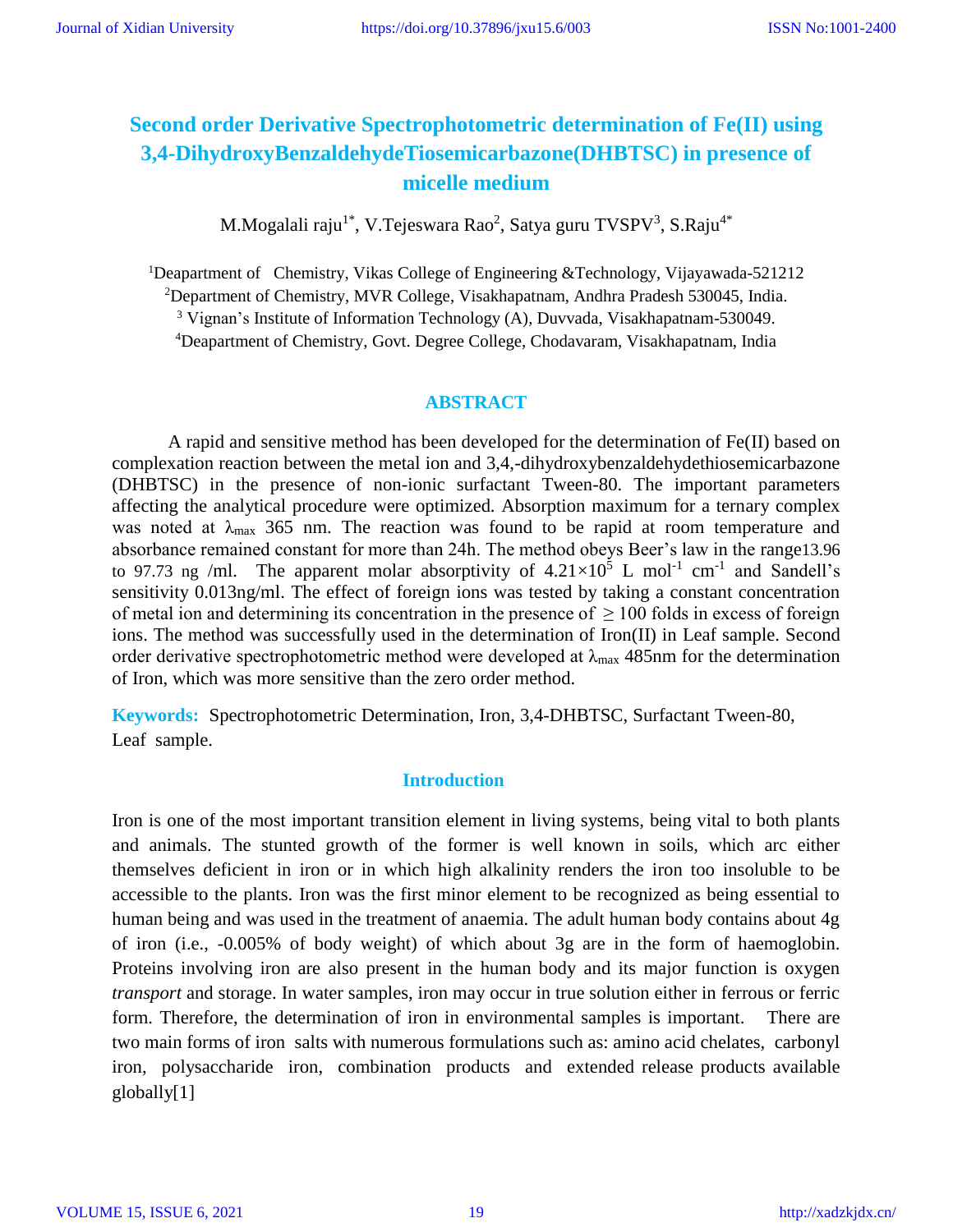The 3D-structures of hydrazones and thiosemicarbazones with multidentate chelating properties bind a large number of metal ions exhibiting a wide spectrum of characteristics. The size of chelate ring, thermodynamic/ kinetic stability, quantum effects of the complexes depend upon side chains/spacers/aromatic heterocyclic rings and medium (aqueous, non aqueous/aqueous-organic mixtures /micelles/vesicles etc.). The applications of these products are spread in diverse disciplines. Some of the typical tasks include analysis, preparation of non linear optical materials (NLO'S), processes concerned with smart materials and chemicobio interactions. The impetus to explore the analytical characteristics of newly synthesized thiosemicarbazones and off the shelf hydrazones stem from a perspective of probing into bonding nature of a deeply researched dense domains of ONS donors.

Most of the applications of hydrazones and thiosemicarbazones as chromogenic reagents were carried out in yester year's use water, cosolvent-water mixtures (or) through solvent extraction<sup>[2--9]</sup> The renaissance brought by green chemistry opened a new path in quantitative estimations through minimizing use of harsh (toxic) solvents. In our research laboratories, during the last three decades, the micelles have been extensively utilized in kinetics of redox/hydrolysis reactions and quantitative estimation of dyes. The small quantity of micelles and thus low toxicity (compared to many solvents) in micro gram/nano gram estimations of metal ions is an accordance with good laboratory practice (GLP) adhering to green chemistry principle (GCP). The continual success of research programs in the synthesis of simple to complex organic compounds for bioactivity studies, electronic structure by computational quantum chemistry and conformative structures of choice in chemical kinetics, an attempt is made now for thesynthesis, characterization, chromogenic characteristics and calibration studies of metal organic complexes.

 Surfactants are diphilc as they contain long hydrophobic alkyl chains (6-18 carbon atoms) and hydrophilic groups. Micelles are aggregates of surfactant monomers. The minimum concentration above which the surfactant molecules form micelle is called critical micelle concentration (CMC) and measured by physic chemical properties like surface tension, viscosity, refractive index and conductivity. When a surfactant is dissolved in water above cmc, the hydrophilic groups are attracted towards water molecules and thus remain on the surface. The hydrophobic moieties naturally shy away from polar water aggregates and point towards the centre (core) resulting in approximate spherical geometry. The aggregation number (number of monomers) of a micelle is 80-100. The aqueous solutions of surfactants lower interfacial tension and form micelles. The analytical applications concern the usual molecular spectroscopic techniques, in particular, UV-VIS spectrophotometry. The research reports on surfactants dealing with the analytical sciences are extensive. So, the review papers and a few typical research reports [10-19].

The present study was hence planned to suggest a very simple and reasonably good method for determination of mercury ions at low concentration, using the reported reagent. DHBTSC as binary complex and sensitizing the reagent with Tween 80 as ternary complex using spectrophotometer which is still frequently used because of its low cost and simplicity.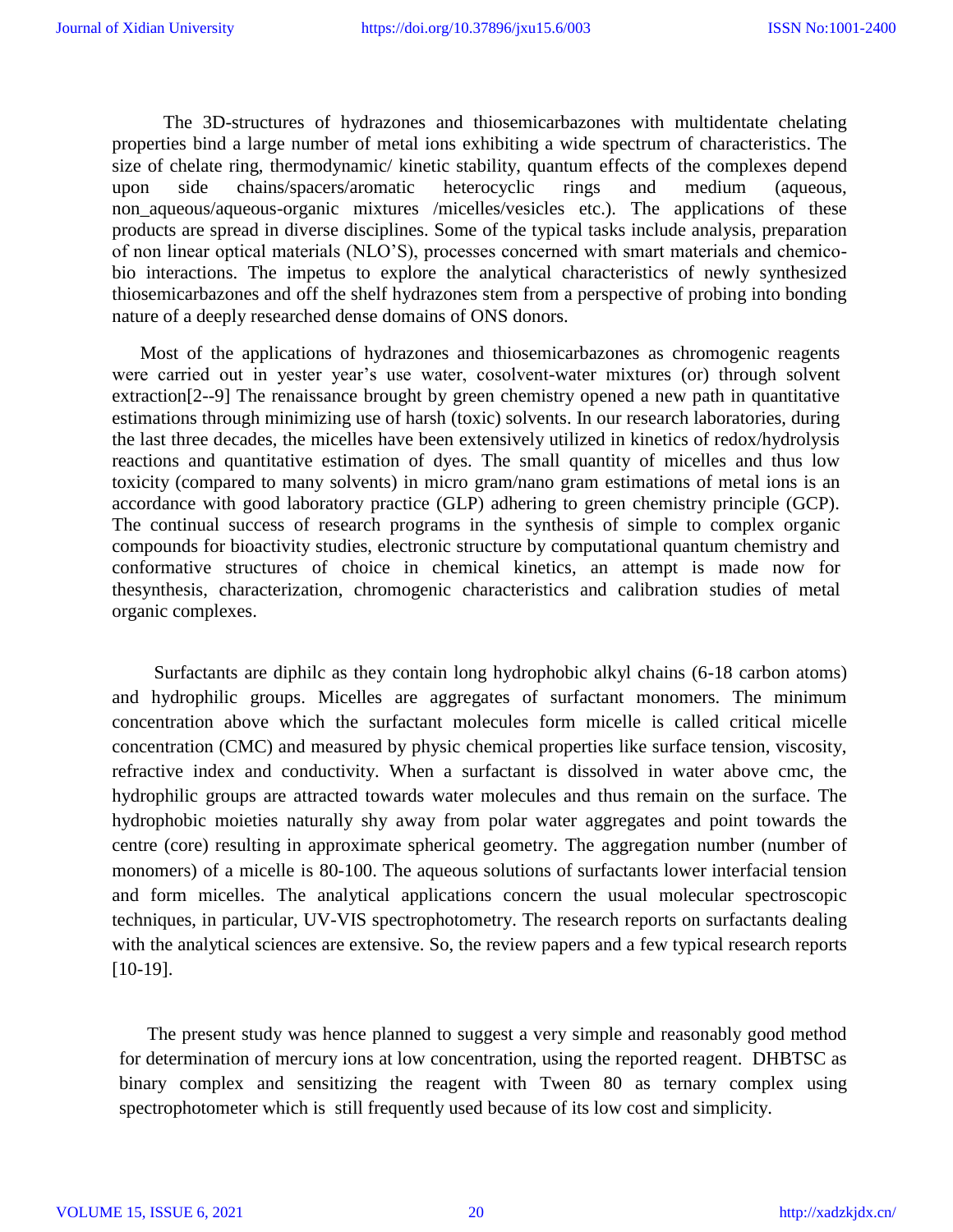### **Experimental**

### **Apparatus**

The Absorbance and pH measurements were made on a Shimadzu UV-visible spectrophotometer (Model UV -160A) fitted with 1cm Quartz cells and Philips digital pH meter

(model L1 613 respectively.)

#### **Reagents and solutions**

#### **Preparation of 3,4-di hydroxybenzldehydethiosemicarbazone( DHBTSC):**

The Reagent (DHBTSC) is prepared by the sah and Daniels procedure. 7 g of3,4 dihydroxybenzaldehyde [1] was dissolved in 100 mL of methanol and 4.6 g of thoisemicarbazide [2] were dissolved in hot water. The two solutions were taken in 250 mL Erlynmeyer flask and refluxed for 3 hrs. pale yellow colored crystals were separated out on cooling. These crystals were collected by filtration and washed several times with hot water and 50 persent methanol. The product(3,4-dihydroxybenzaldehydethiosemicarbazone) [3]  $(m.p 221-223°c)$  was recrystallised twise from boiling methanol and dried in vacuum.



All chemicals used were of analytical reagents grade or the highest purity available. Double distilled deionized water, which is non-absorbant under ultraviolet radiation, was used throughout. Glass vassals were cleaned by soaking in acidified solutions of  $KMnO_4$  or  $K_2Cr_2O_7$ , followed by washing with concentrated  $HNO<sub>3</sub>$  and rised several times with deionized water.

#### **Tween-80 solution 1%(v/w)**

A 100 mL of Tween-80 solution was prepared by dissolving 1 mL of pure tween-80 in 100 mL if doubly distilled deionized water, sonicated for 15 min and diluted with deionized water when it became transparent.

# **3,4-Dihydroxybenzaldehydethiosemicarbazone (DHBTSC ) (1 X 10-4mol/dm<sup>3</sup> )**

A 25 mL solution was prepared by dissolving 0.0528 g of recrystalised sample in dimethylformamide and it was suitably diluted to get the required concentration.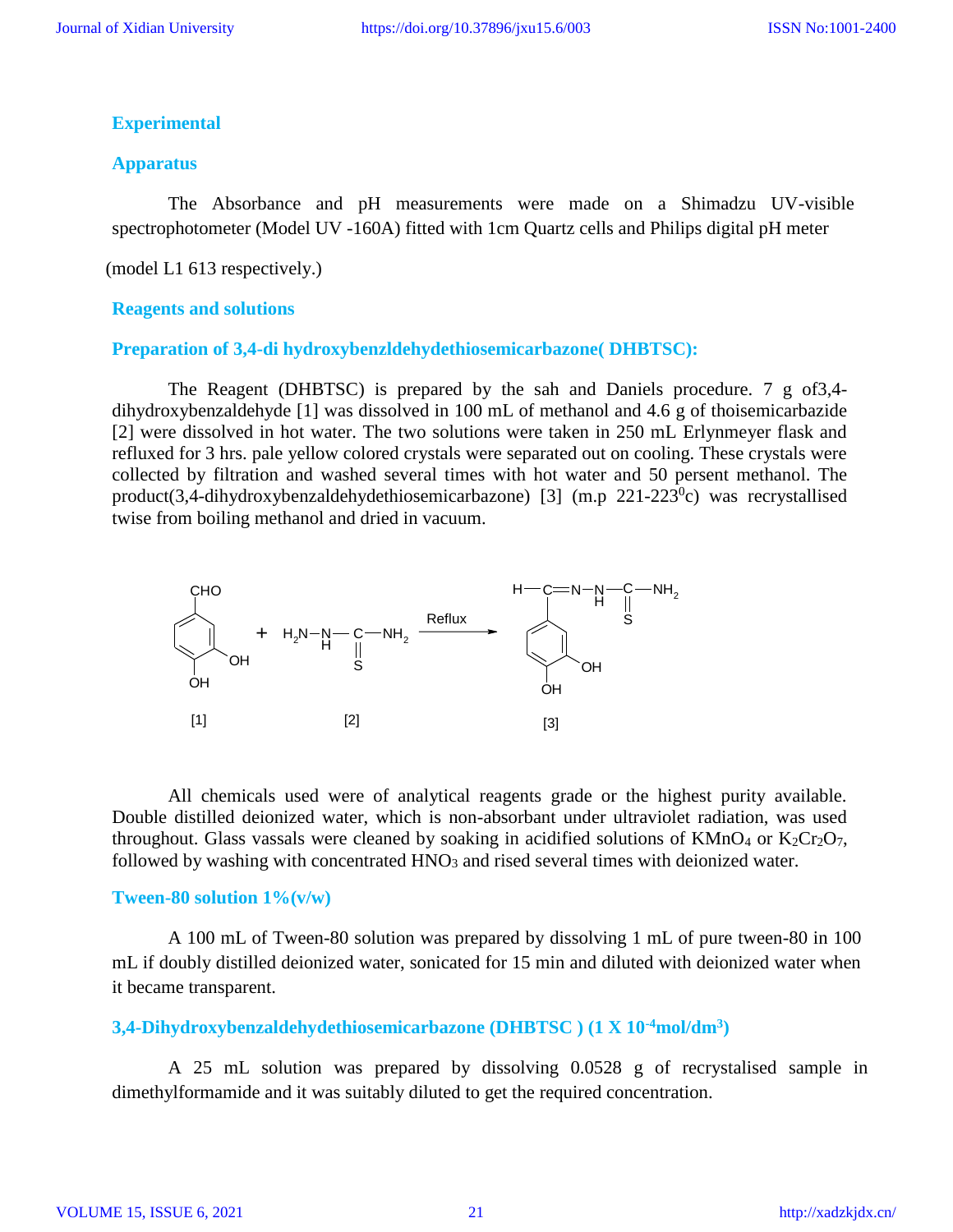# **Iron (II) standard solution**  $(1 \times 10^{-2} \text{ mol dm}^{-3})$

Appropriate quantity of  $(NH_4)_2SO_4$  FeSO<sub>4</sub>.  $6H_2O$  was dissolved in double distilled water containing few drops of con  $H_2SO_4$  and made up to the mark in a 100 mL volumetric flask to obtain (1 x10<sup>-2</sup> mol dm<sup>-3</sup>). The resulting solution was standardized with K<sub>2</sub>Cr<sub>2</sub>O<sub>7</sub>solution.

### **Procedure**

### **Direct spectrophotometry**

In each of set of different 10 mL volumetric flasks, 5 ml of buffer solution (pH 6.0),1 mL of DHBTSC(1 x  $10^{-3}$ mol/dm<sup>3</sup>) and various volumes of 1x  $10^{-6}$ mol/dm<sup>3</sup> Iron(II)finally added 1 mL of 1% Tween-80 and f solution were taken and made up to the mark with double distilled water. The absorbance was measured at 365nm against the reagent blank. The calibration plot was prepared by plotting the absorbance against the amount of Fe(II).

### **Second order derivative spectrophotometry**

For the above solutions, second order derivative spectra were recorded with a scan speed of fast (nearly 2400 nm min<sup>-1</sup>); slit width of 1 nm with nine degrees freedom, in the wavelength range 390-510 nm. The derivative amplitude measured at wavelength 435 nm and plotted against amount of Iron(II) to obtain the calibration.

#### **Results and Discussion**

#### **Factors affecting the absorbance**

 The absorption spectra of the Iron (II)-3,4-DHBTSC system in a micellar medium were recording using a spectrophotometer. The absorption spectra of the Fe(II)-3,4-DHBTSC is a symmetric curve with the maximum absorbance at 365nm and an average molar absorption coefficient of 4.21 x  $10<sup>5</sup>L$  mol<sup>-1</sup> cm<sup>-1</sup> (*Fig. 1*). The reagent blank exhibited negligible absorbance, despite having a wavelength in the same region. In all instances, measurements were made at 365 nm against a reagent blank.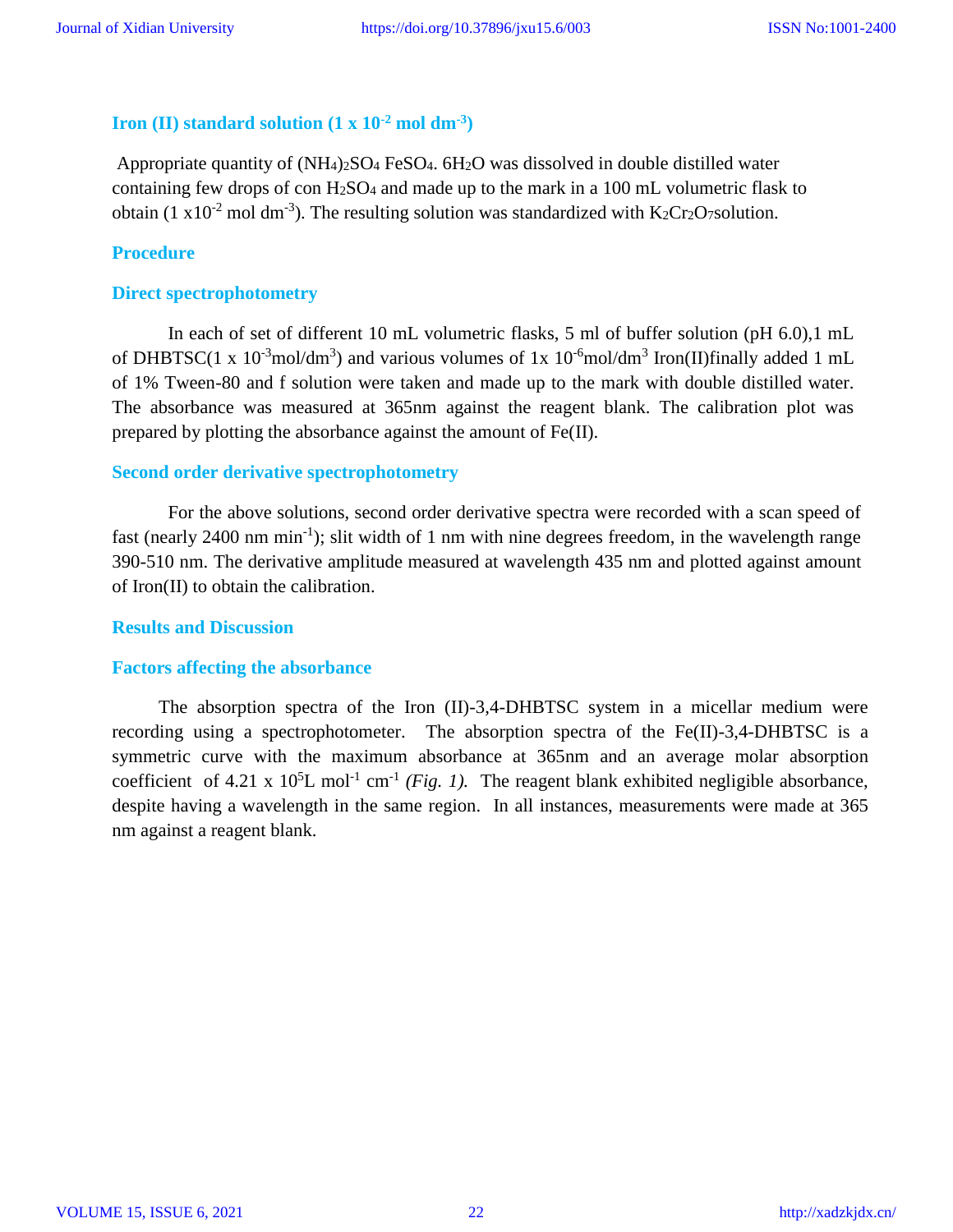

### **Fig 1: Absorption spectra of Fe(II) complex with DHBTSC**

**Effect of surfactant:** The effect of the various surfactants [nonionic [poly oxyethylenedodecylether(Brij-35), Polyoxyethylenesorbitanmonoplamitate (Tween-40), Polyoxyethylenesorbitanmoni-oleate (Tween-80),Triton-X-100}, cationinc[ cetyltrimethylamoniumbromite(CTAB) } : and anionic { cetlpridinium chloride (CPC) , sodium dedecy sulfate SDS } studied. Tween-80 was found to be the best surfactant for the system. In a 1%(V/L) Tween-80 medium however, the maximum absorbance was observed hence, a 1% (V/L) Tween-80 solution was used in the determination procedure.

Different volumes of 1% (V/L)Ttween-80 were added to a fixed metal ion concentration, and the absorbance was measured according to the standard procedure. It was observed that 0.7- 2.0 mL of 1% (V/V) Tween-80 produced a contestant absorbance of the Fe(II)-chelate *(Fig. 2*). A greater Excess of Tween-80 were not studied. For all subsequent measurements, 1mL 1% (V/V) Tween-80 was added*.*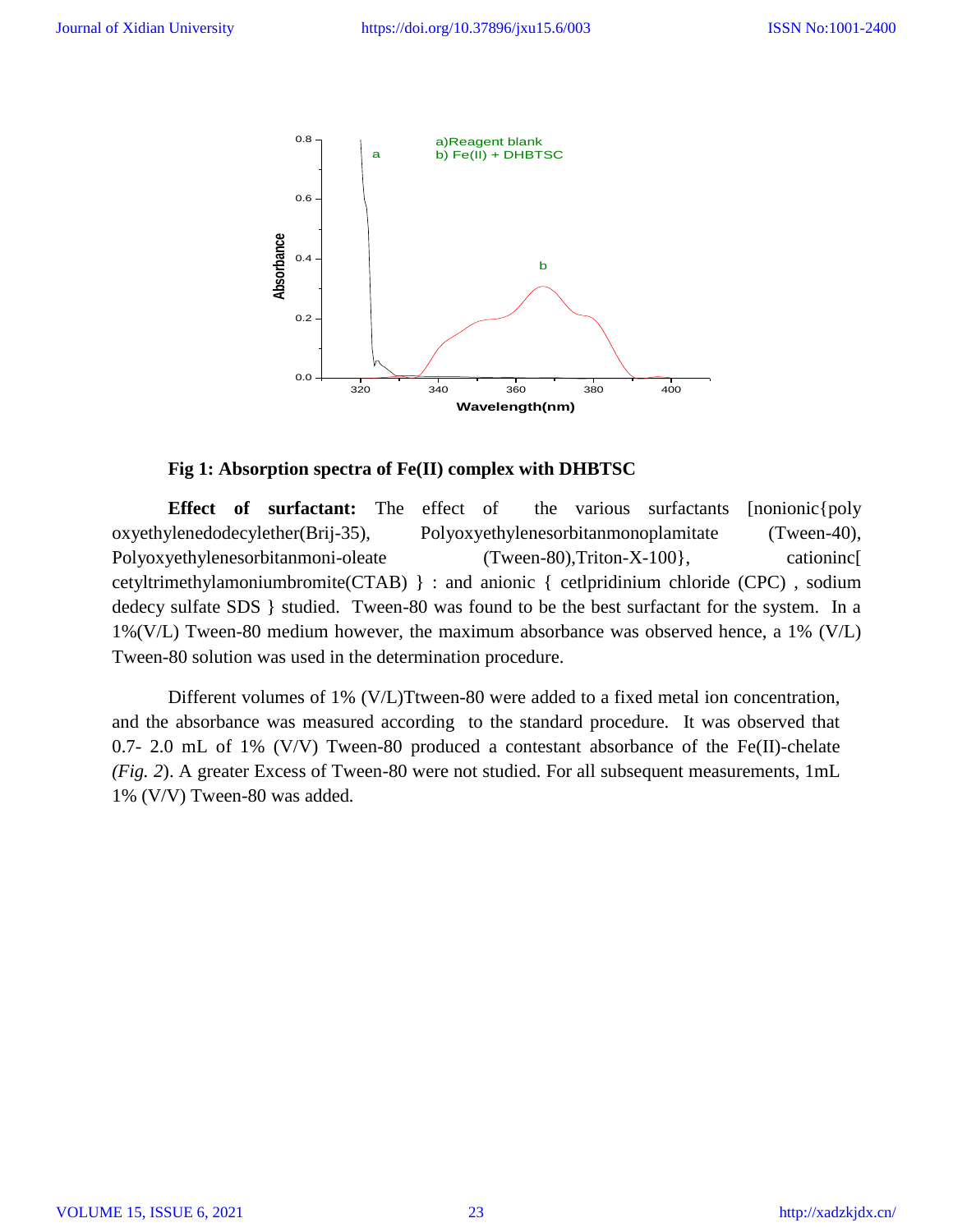

 **Fig 2: Effect of Tween-80 on Absorbance**

# **Effect of Acidity**

The absorbance of the complex reaches a maximum over a pH range of 5.0 to 7.0. The higher pH values may lead to hydrolysis of Fe(II) -3,4-DHBTSC system. The absorbance was at a maximum and constant when a 10 ml of solution  $(1mgL^{-1})$ ; path length, 1) contained 1-7 mL ( pH5.0) of acidic buffer at room temperature  $(25\pm50^0 \text{ c})$ . Outside this range of acidity, the absorbance decreased *(Fig. 3*) . For all subsequent measurements 5.0 ml (pH 5.0)acidic buffer was added.



**Fig3** : **Effect of pH on absorbance**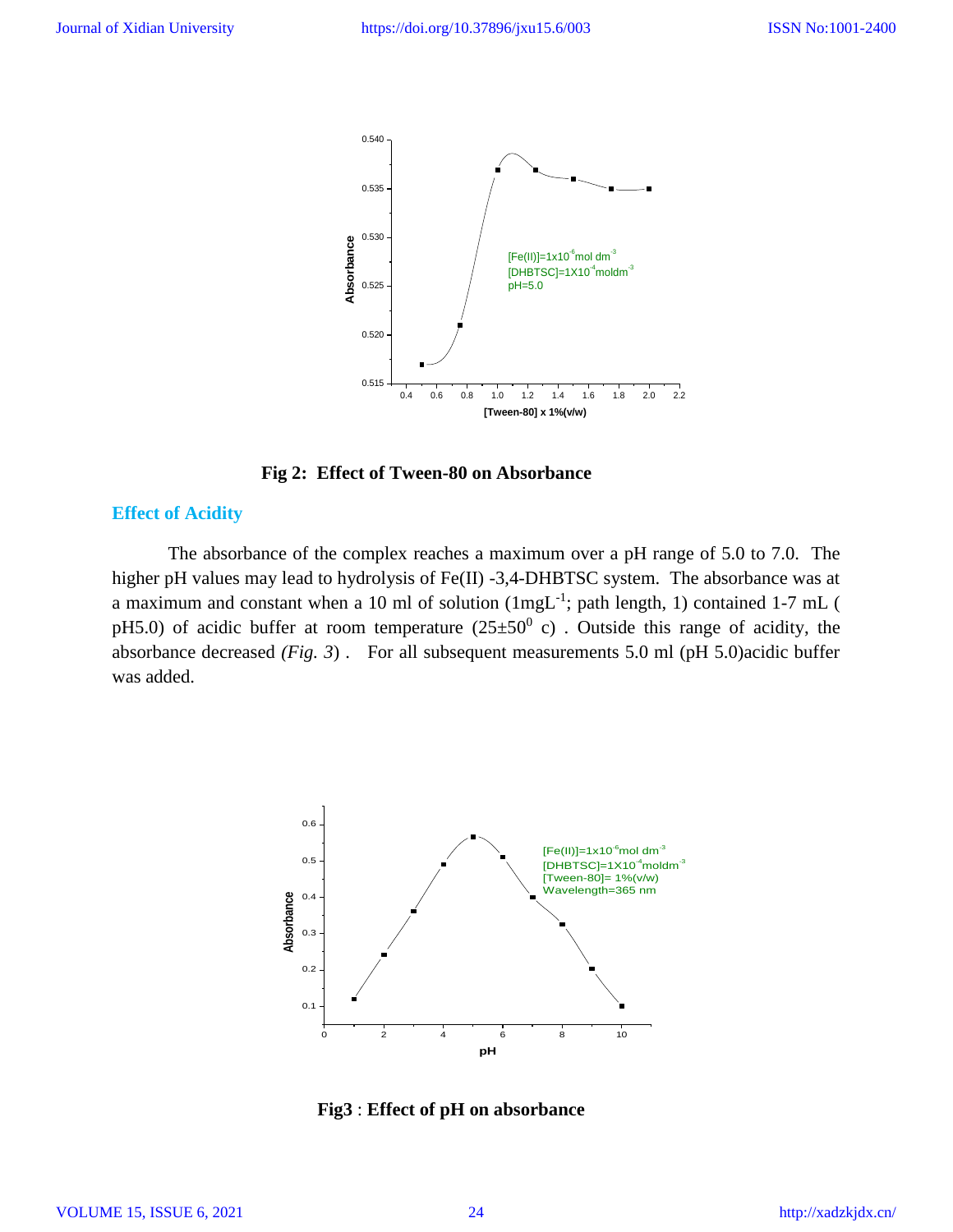### **Effect of time**

The reaction is very fast. Constant maximum absorbance was obtained just after dilution to volume, and remained strictly unaltered 24h.

#### **Effect of reagent concentration:**

Different molar excess of 3,4 –DHBTSC were added to a fixed metal –ion concentration, and the absorbance's were measured according to the standard procedure. It was observed that at 55.84 ng/ml Iron metal( optical path lenth , 1 cm) reagent molar ratios 1:10 and 1:100 produced a constant absorbance of the Fe(II)-Chelate *(Fig. 4*) . A greater excess of the reagent was not studied. For all subsequent measurement  $1mL$  of  $1x10^{-3}mol/dm^3$  3,4 -DHBTSC reagent was added



 **Fig 4: Effect of DHBTSC on Absorbance**

#### **Calibration graph (Beers Law and sensitivity)**

The Calibration curve for the determination of mercury has been constructed *(Fig. 5*) using the optimum experimental conditions. The straight line calibration curve indicates that Beers' law is obeyed at least over a range of 13.96 to 97.13 ng of Cu(II) per10 mL. Linear regression analysis of the calibration curve gives a correlation coefficient of 0.9995. The apparent molar absorptivity ( $C_{370}$ ) calculated from the slop of regression line is 4.21 X 10<sup>5</sup>L mol-<sup>1</sup> cm-1. The Sandell's sensitivity( concentration for 0.001 absorbance unit) was found to be 0.013 ng cm $^{-2}$ .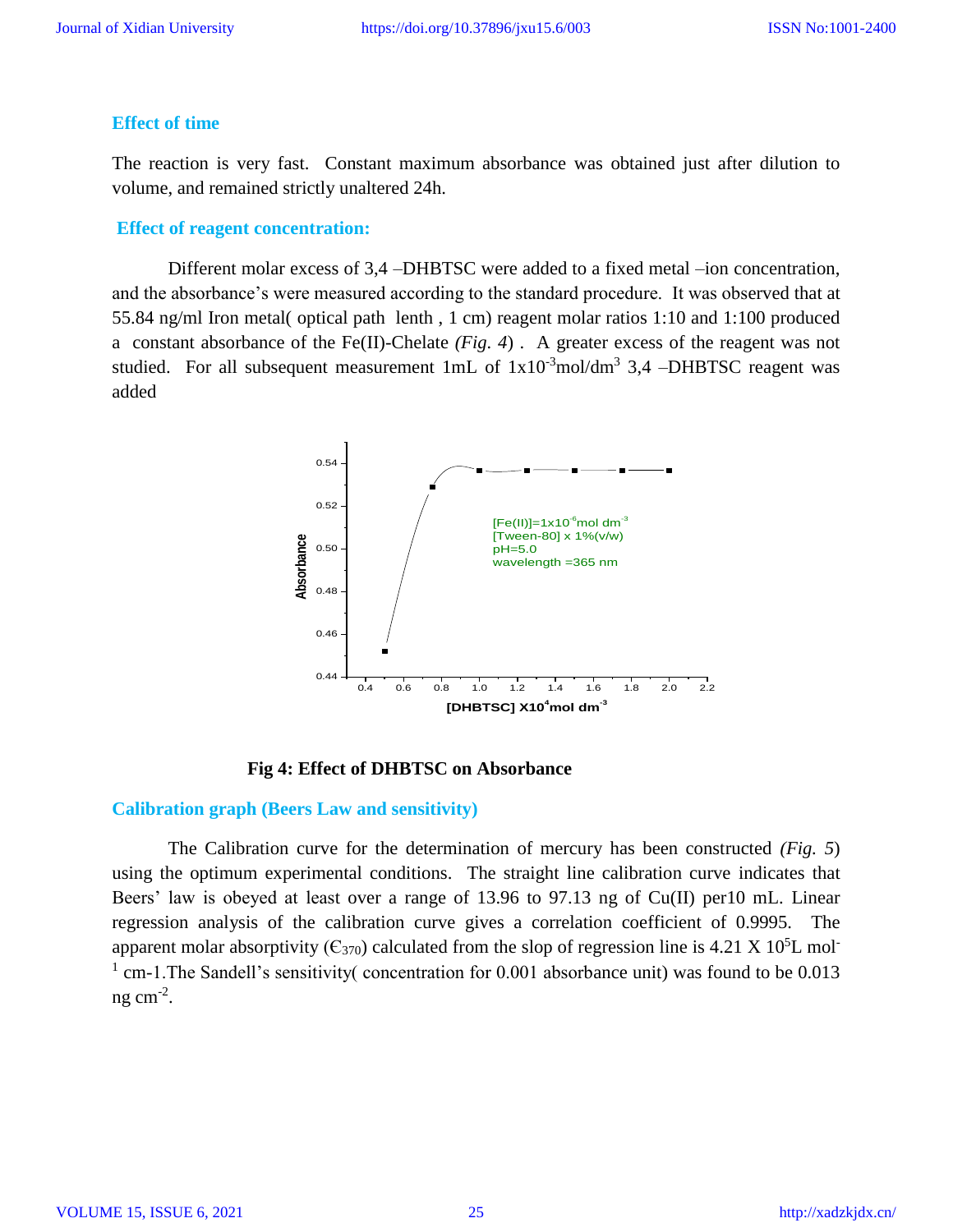

 **Fig 5: Calibration curve**

### **Effect of foreign ions:**

To study the selectivity of the proposed method, the effect of diverse ions on the determination of Fe (II) was investigated by adding a known quantity of the desired ion to a solution containing 55.84ng/mL of Fe(II) which was determined as described in the given procedure. The tolerance limit was defined as the concentration at which the species caused an error of less than ±5%. The results obtained are summarized in *Table 1*. Based on the results , most cations and anions did not interfere with the Fe(II) determination even in their presence in the amounts 1000-fold greater than Fe(II). In the absence of a making agent, Cu (II) did not interfere with the Fe(II) determination up to 50-fold concentration of this ion. Interferences caused by  $cr^{3+}$ ,  $Hg^{2+}$ , and  $Fe^{3+}$  could be masked with EDTA (100  $\mu$ g mL<sup>-1</sup>) up to 100-, 30-, and 80-fold respectively. An advantage of this method is low interference effect of Cu(II) on the determination of Fe(II). The results clearly confirm selectivity of the method.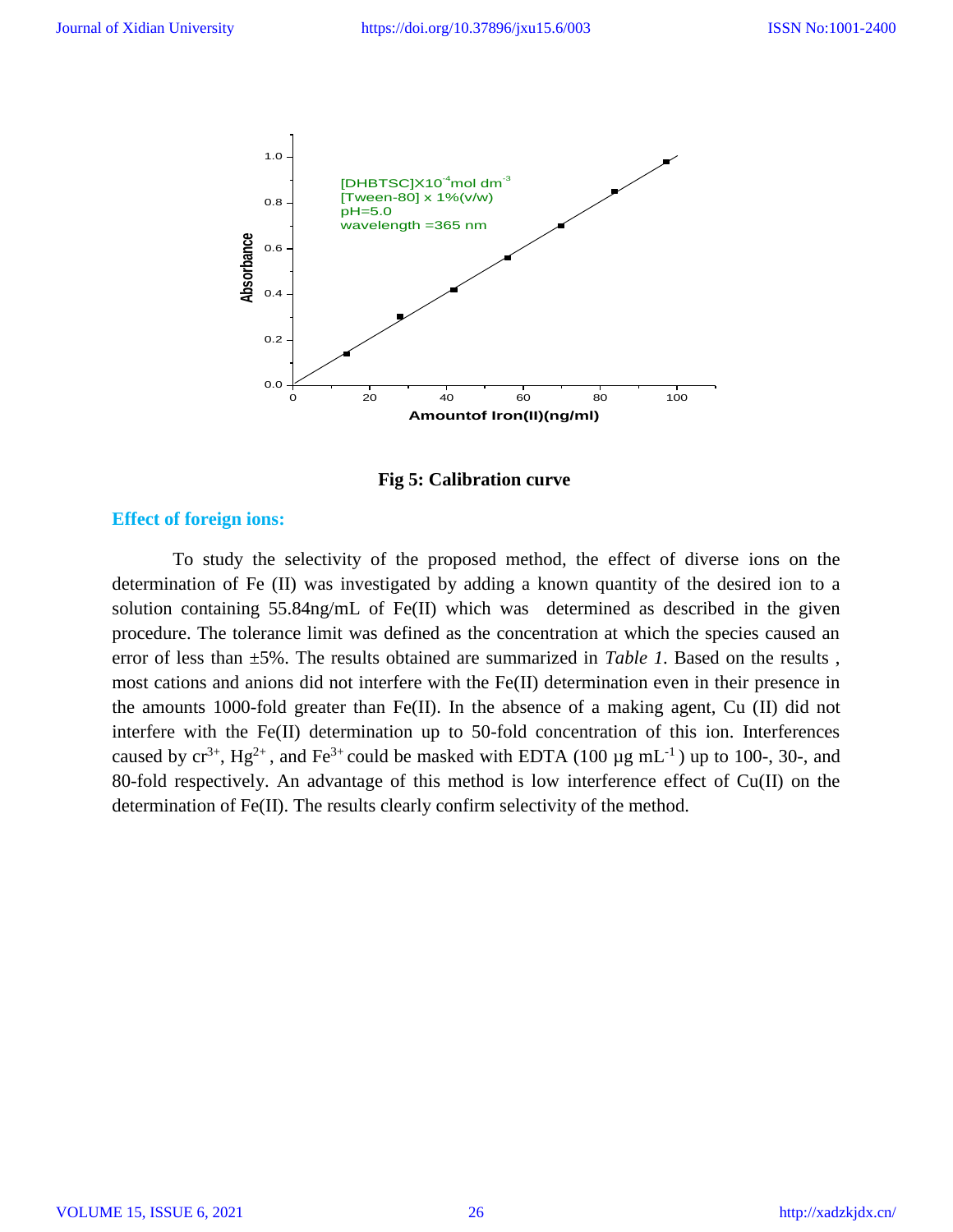Τ

T

٦

 $\overline{\Gamma}$ 

| <b>Foreign ion</b> | <b>Tolerance</b><br>$limit((\mu g/ml))$ | <b>Foreign ion</b> | Tolerance $limit((\mu g/ml))$ |
|--------------------|-----------------------------------------|--------------------|-------------------------------|
| <b>Bromide</b>     | 800                                     | K(I)               | 1950                          |
| Iodide             | 635                                     | Pd(II)             | 1035                          |
| Sulphate           | 480                                     | Ba(II)             | 685                           |
| Nitrate            | 310                                     | Th(IV)             | 465                           |
| Carbonate          | 300                                     | Sr(II)             | 440                           |
| Thiosalphate       | 225                                     | Mn(I)              | 215                           |
| Thiourea           | 200                                     | Ca(II)             | 200                           |
| Tartarate          | 200                                     | Ni(II)             | 170                           |
| Chloride           | 175                                     | $\text{Al(III)}$   | 135                           |
| Fluoride           | 95                                      | Mg(II)             | 122                           |
| Phosphate          | 2.5                                     | Cu(II)             | 120                           |
| Oxalate            | Interferes                              | Co(II)             | 60                            |
| Citrate            | <b>Interferes</b>                       | Mo(VI)             | 50 <sup>b</sup>               |

# **Table 1: Interference studies**

# **Composition of the Metal –Reagent complex**

Jobs method of continous variation ( *Fig .6*) and the molar – ratio method were applied to ascertain the stoichiometeric composition of the complex. Fe(II) -3,4-DHBTSC(1:1) complex was indicated by both methods. The stability constants was determined by Jobs Method as  $0.52 \times 10^7$ .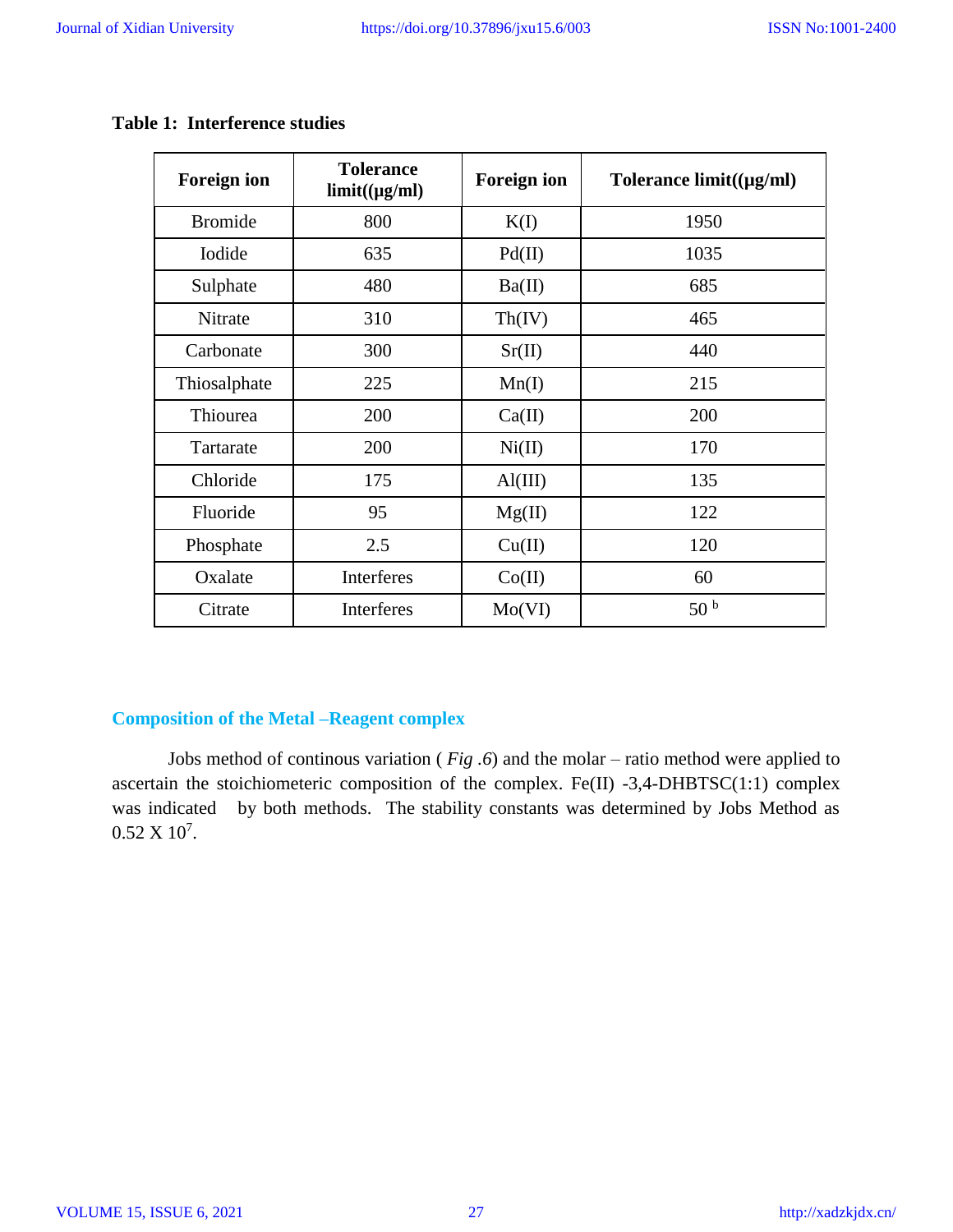

 **Fig 6 : Job'Curve**

# **Application**:

The Present method was successfully applied to the determination of Iron in grape leaf sample.

# **Determination of Iron in grape leaf sample**

The grape leaf samples are freshly collected, cleaned, dried for one hour and powdered in a mortor. By the literature reported wet/dry ashing procedure, aqueous solution of the leaf samples was prepared[20]

To determined the accuracy of the method, a known amount of Iron was determined. 2.0 mL of pre-concentrated water sample was taken in to a 10 mL measuring flask and spiked with known amount of Copper and contents were determined following the general determination procedure. Absorbance was measured after 10 minutes at 382 nm, relative to a blank prepared in the same way except the addition of Iron. The results show a good recovery of Iron (*Table 2.).*

 **Table 2: Determination of Iron in grape leaf sample**

|                                      | Amount of iron $(\mu g/ml)$ |                |                  |
|--------------------------------------|-----------------------------|----------------|------------------|
| Sample                               | <b>APARI</b> value          | Present method | Recovery $(\% )$ |
| Leaf sample of grape<br>(Vinifera L) | 33.70                       | 33.42          | 99.16            |

\*Average of five determinations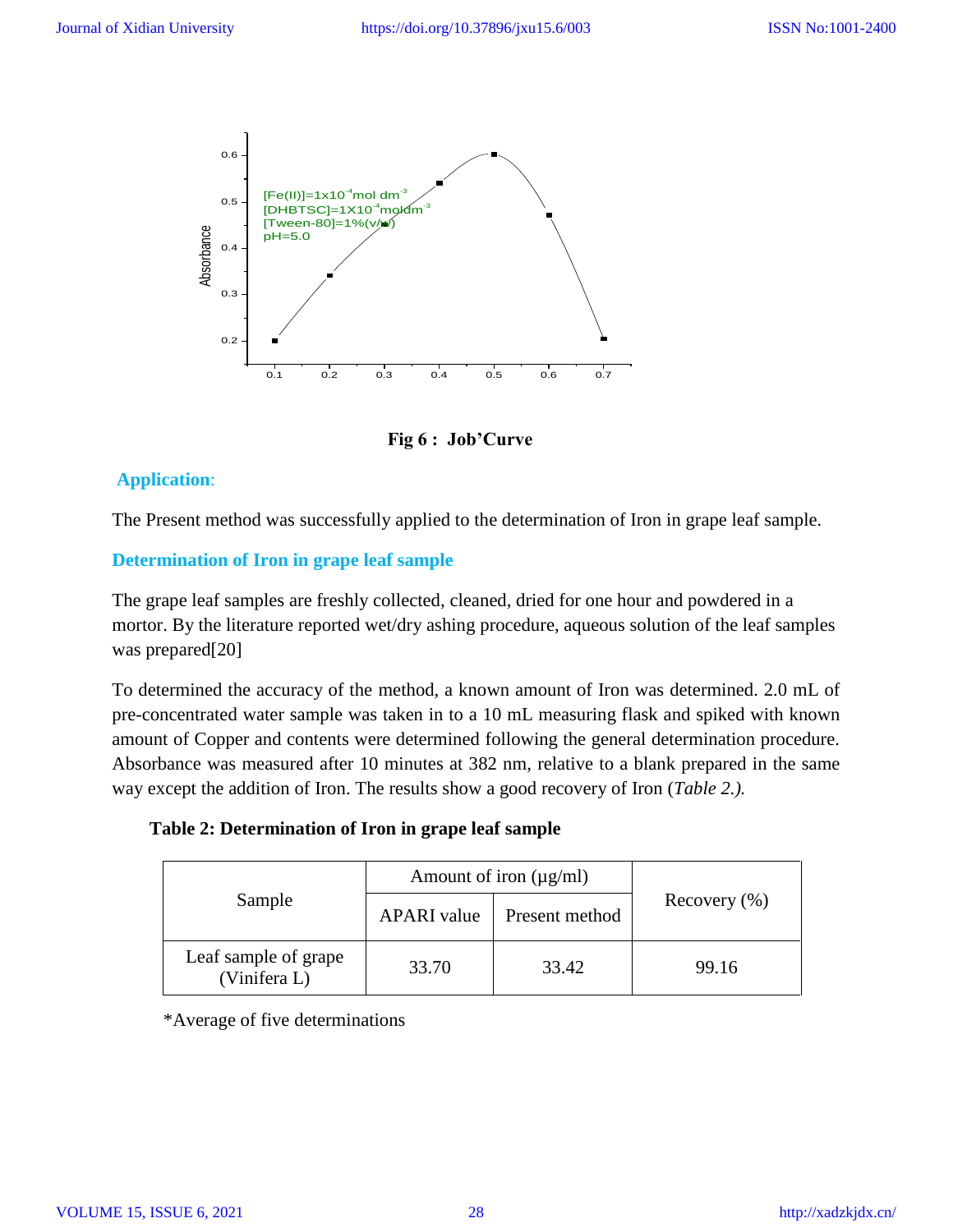### **Second order derivative method**

The second order derivative curve recorded *(Fig. 7*) for experimental solution showed the derivative amplitude were measured at 435 nm (peak) for different concentrations of Fe(II) and plots were made between the wavelength of Fe(II) and the derivative amplitude. The plots were linear and obeyed Beer`s law in the range 13 to 111.68 ng/mL at 435 nm respectively.



 **Fig 7: second order derivative spectrum of Fe(II)**

### **Comparison of results**

The analytical characteristics of the zero and second order derivative methods in the present investigations for Fe(II) were compared and present in *Table 3*. The results in this table reveal that second order derivative method is more sensitive and selective than the zero order method. The sensitivity of the zero method in the present investigations was compared with those of some reported methods and presented in *Table 4*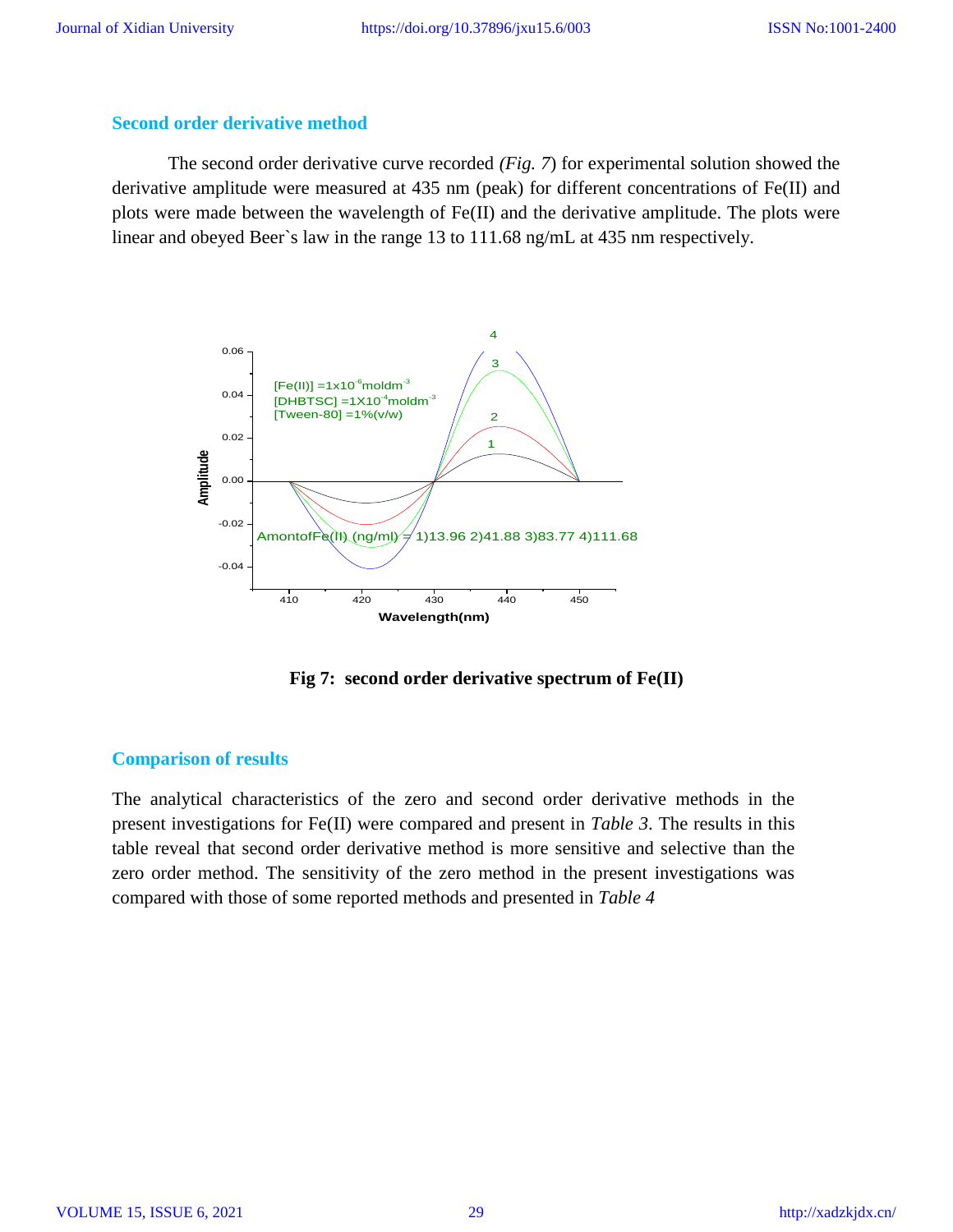| <b>Table 3.</b> Comparison of results of Iron(II) |  |  |  |  |  |  |
|---------------------------------------------------|--|--|--|--|--|--|
|---------------------------------------------------|--|--|--|--|--|--|

| Parameter                      | Zero order    | Second derivative |
|--------------------------------|---------------|-------------------|
|                                |               |                   |
| Analytical wave length(nm)     | 365           | 435               |
| Beer's law range $(ng/mL)$     | 13.96 - 97.13 | $13.96 - 111.68$  |
| Angular coefficient(m)         | 0.0189        | 0.014             |
| $Y-intercept(b)$               | 0.094         | 0.036             |
| Correlation coefficient( $r$ ) | 0.9998        | 0.998             |
| Standared deviation(s)         | 0.088         | 0.053             |

# **Table 4**. Comparison with other methods

| Reagent                       |     | $\lambda_{\text{max}}(nm)$ Molar absorptivity( $\varepsilon$   Ref. |                     |
|-------------------------------|-----|---------------------------------------------------------------------|---------------------|
|                               |     |                                                                     |                     |
|                               |     | $(L \text{ mol}^{-1} \text{ cm}^{-1})$                              |                     |
| antipyrine azo orcinol        | 461 | $1.90 \times 10^{4}$                                                | 21                  |
|                               |     |                                                                     |                     |
|                               |     |                                                                     |                     |
| sulfosalicylic acid           | 420 | $0.5031 \times 10^{4}$                                              | 22                  |
|                               |     |                                                                     |                     |
| 1-nitroso-2-naphthol          | 443 | $0.50 \times 10^{4}$                                                | 23                  |
|                               |     |                                                                     |                     |
| 4-(2-pyridylazo) resorcinol   | 718 | $1.1 \times 10^{4}$                                                 | 24                  |
|                               |     |                                                                     |                     |
| 3,4-Dihydroxy                 | 365 | $4.21 \times 10^5$                                                  | <b>Present work</b> |
| Benzaldehydethiosemicarbazone |     |                                                                     |                     |
|                               |     |                                                                     |                     |

# **Conclusion**

This method offers several interesting features such as simplicity, rapidity, and low cost besides sensitivity. The number of associated elements does not interfere in the determination. The selectivity of the reagent is also improved by the use of suitable masking agents to suppress the interference of metal ions like Fe(III), Hg(II), and Cr(III). Hence the proposed method is recommended for the determination of Iron (II) with DHBTSC in presence of micelles by spectrophotometric method, at minor and trace levels, besides its use for analysis of real samples.

# **References**

1. A M Ragiab, Ezzudeen BeshlouHana B AlHanash, S A Najwa Salem, A Farag Almoudi and A A Be Mustafa Spectrophotometric determination of iron in dietary supplements in Libyan marke, *Acadamic journal of Research and Scientifiic Publiication,*2020 ; **1**,12.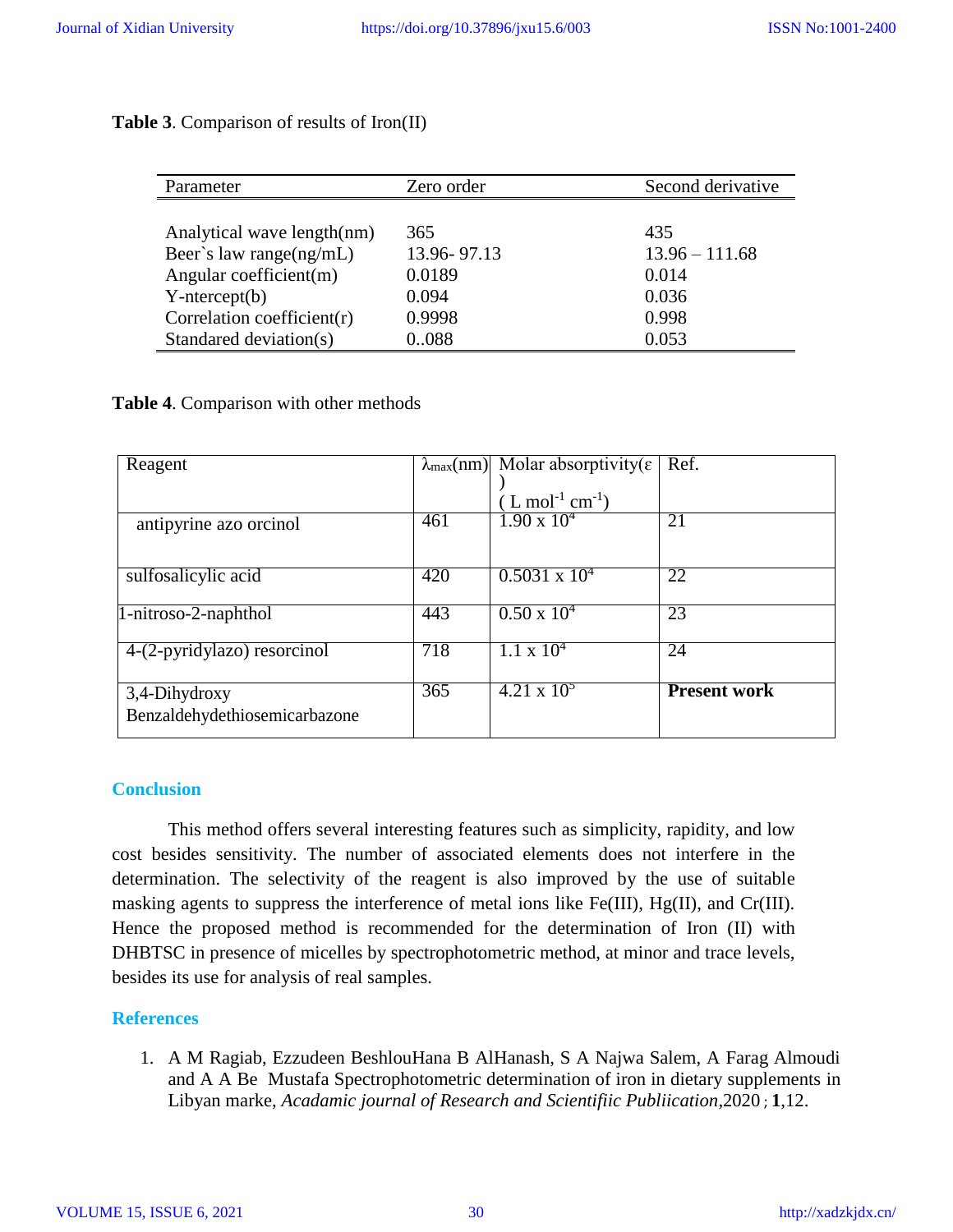- 2. D [Gopala Krishna,](http://www.scopus.com/authid/detail.url?origin=resultslist&authorId=42761309600&zone) N [Devanna,](http://www.scopus.com/authid/detail.url?origin=resultslist&authorId=42761309600&zone) K B Chndrasekar Rao, ["Comparative study](http://www.scopus.com/record/display.url?eid=2-s2.0-84855334637&origin=resultslist&sort=plf-f&src=s&st1=analytical%2Bmethods%2Bin%2Bmicellar%2Bmedia&nlo&nlr&nls&sid=LL3M5GHOqbpGvsY93lczAGl%3a20&sot=b&sdt=b&sl=51&s=TITLE-ABS-KEY%28analytical%2Bmethods%2Bin%2Bmicellar%2Bmedia%29&relpos=7&relpos=7&searchTerm=TITLE-ABS-KEY(analytical%20methods%20in%20micellar%20media)) [of Cobalt \(II\)](http://www.scopus.com/record/display.url?eid=2-s2.0-84855334637&origin=resultslist&sort=plf-f&src=s&st1=analytical%2Bmethods%2Bin%2Bmicellar%2Bmedia&nlo&nlr&nls&sid=LL3M5GHOqbpGvsY93lczAGl%3a20&sot=b&sdt=b&sl=51&s=TITLE-ABS-KEY%28analytical%2Bmethods%2Bin%2Bmicellar%2Bmedia%29&relpos=7&relpos=7&searchTerm=TITLE-ABS-KEY(analytical%20methods%20in%20micellar%20media))  [using 4-hydroxy 3, 5 Dimethoxy benzaldehyde 4-hydroxy benzoyl](http://www.scopus.com/record/display.url?eid=2-s2.0-84855334637&origin=resultslist&sort=plf-f&src=s&st1=analytical%2Bmethods%2Bin%2Bmicellar%2Bmedia&nlo&nlr&nls&sid=LL3M5GHOqbpGvsY93lczAGl%3a20&sot=b&sdt=b&sl=51&s=TITLE-ABS-KEY%28analytical%2Bmethods%2Bin%2Bmicellar%2Bmedia%29&relpos=7&relpos=7&searchTerm=TITLE-ABS-KEY(analytical%20methods%20in%20micellar%20media)) [micellar medium by](http://www.scopus.com/record/display.url?eid=2-s2.0-84855334637&origin=resultslist&sort=plf-f&src=s&st1=analytical%2Bmethods%2Bin%2Bmicellar%2Bmedia&nlo&nlr&nls&sid=LL3M5GHOqbpGvsY93lczAGl%3a20&sot=b&sdt=b&sl=51&s=TITLE-ABS-KEY%28analytical%2Bmethods%2Bin%2Bmicellar%2Bmedia%29&relpos=7&relpos=7&searchTerm=TITLE-ABS-KEY(analytical%20methods%20in%20micellar%20media))  [spectrophotometry"](http://www.scopus.com/record/display.url?eid=2-s2.0-84855334637&origin=resultslist&sort=plf-f&src=s&st1=analytical%2Bmethods%2Bin%2Bmicellar%2Bmedia&nlo&nlr&nls&sid=LL3M5GHOqbpGvsY93lczAGl%3a20&sot=b&sdt=b&sl=51&s=TITLE-ABS-KEY%28analytical%2Bmethods%2Bin%2Bmicellar%2Bmedia%29&relpos=7&relpos=7&searchTerm=TITLE-ABS-KEY(analytical%20methods%20in%20micellar%20media)) *[International Journal of Pharma and Bio](http://www.scopus.com/source/sourceInfo.url?sourceId=20600195619&origin=resultslist) [Sciences,](http://www.scopus.com/source/sourceInfo.url?sourceId=20600195619&origin=resultslist)*2011; **2,** 341-365.
- 3. G A [Shar,](https://www.scopus.com/authid/detail.url?origin=resultslist&authorId=6603543276&zone) G A [Soomr,](https://www.scopus.com/authid/detail.url?origin=resultslist&authorId=16317119600&zone) ["Derivative spectrophotometric determination of](https://www.scopus.com/record/display.url?eid=2-s2.0-34249669082&origin=resultslist&sort=plf-f&src=s&st1=determination%2Bof%2Bmetal%2Bions%2Bin%2Bmicelles&sid=LL3M5GHOqbpGvsY93lczAGl%3a20&sot=b&sdt=b&sl=54&s=TITLE-ABS-KEY%28determination%2Bof%2Bmetal%2Bions%2Bin%2Bmicelles%29&relpos=45&relpos=45&searchTerm=TITLE-ABS-KEY(determination%20of%20metal%20ions%20in%20micelles)) [cobalt\(II\) with](https://www.scopus.com/record/display.url?eid=2-s2.0-34249669082&origin=resultslist&sort=plf-f&src=s&st1=determination%2Bof%2Bmetal%2Bions%2Bin%2Bmicelles&sid=LL3M5GHOqbpGvsY93lczAGl%3a20&sot=b&sdt=b&sl=54&s=TITLE-ABS-KEY%28determination%2Bof%2Bmetal%2Bions%2Bin%2Bmicelles%29&relpos=45&relpos=45&searchTerm=TITLE-ABS-KEY(determination%20of%20metal%20ions%20in%20micelles))  [1-\(2 pyridylazo\)-2-naphthol in micellar medium"](https://www.scopus.com/record/display.url?eid=2-s2.0-34249669082&origin=resultslist&sort=plf-f&src=s&st1=determination%2Bof%2Bmetal%2Bions%2Bin%2Bmicelles&sid=LL3M5GHOqbpGvsY93lczAGl%3a20&sot=b&sdt=b&sl=54&s=TITLE-ABS-KEY%28determination%2Bof%2Bmetal%2Bions%2Bin%2Bmicelles%29&relpos=45&relpos=45&searchTerm=TITLE-ABS-KEY(determination%20of%20metal%20ions%20in%20micelles)) *[Journal of the](https://www.scopus.com/source/sourceInfo.url?sourceId=23349&origin=resultslist) [Chemical Society of](https://www.scopus.com/source/sourceInfo.url?sourceId=23349&origin=resultslist)  [Pakistan,](https://www.scopus.com/source/sourceInfo.url?sourceId=23349&origin=resultslist)* 2006; **28,** 62-67.
- 4. A Kaur, U Gupta, "Spectrophotometric determination of Ni(II), co(II) and cu(II) by using 7- (14-nitrophenylazo)-8-hydroxyquinoline-5-sulfonic acid in micellar media" *Der Pharma Chemica,* 2011; **3,** 349-357.
- 5. Q Han, T-T Hao, Y-Y Huo, Z Jin, X-H Yang, "Simultaneous determination of cobalt and palladium by 5-(5-iodine-2-pyridylazo)-2, 4- diaminotoluenedual wavelength overlapping spectrophotometry" *Yejin Fenxi/Metallurgical Analysis*, 2015; **35**, 64-68.
- 6. B Ranganath, V Saleem Basha, L K Ravindranath, P Venkata Ramana, "Simple, selective and non-extractive spectrophotometric determination of co (II) using esomeprazole" *Research Journal of Pharmaceutical, Biological and Chemical Sciences,* 2015; **6,**1108- 1116.
- 7. M Rohani, M Moghadam, S M Poorakbarian, S M Jahromi, A Darehkordi, "Simultaneous spectrophotometric determination of copper, cobalt, nickel and iron in foodstuffs and vegetables with a new bis thiosemicarbazone ligand using chemometric approaches" *Food Chemistry*, 2016; **192,** 424-431.
- 8. Z Aghajani, M Bordbar, M M Ahari-Mostafavi, M Rezaei-Bina, J Ghasemi, "Spectrophotometric simultaneous determination of cobalt and nickel using 4-(5-Br-2pyridylazo)-1,3-diaminobenzene (5-Br-PADAB) in alloys by partial least squares" *Oriental Journal of Chemistry*, 2011; **27,** 1005-1010.
- 9. R S Lokhande, N G Jain, K N Jain, P R Bhiwandkar, "Extractive spectrophotometric determination of Co(II) using 5-nitrosalicylaldehyde thiosemicarbazone" *International Journal of ChemTech Research*, 2013; **5,** 1519-1522.
- 10. M Moradi, Y Yamini, "Surfactant roles in modern sample preparation techniques" A review. *Journal of Separation Science,* 2012; **35**, 2319-2340.
- 11. S N Shtykov, "Surfactants in analysis: Progress and development trends" *Journal of Analytical Chemistry,* 2000; **55**, 608-614.
- 12. G K Ziyatdinova, E R Ziganshin, H C Budnikov, "Application of surfactants in voltammetric analysis" *Journal of Analytical Chemistry,* 2012; **67**, 869- 879.